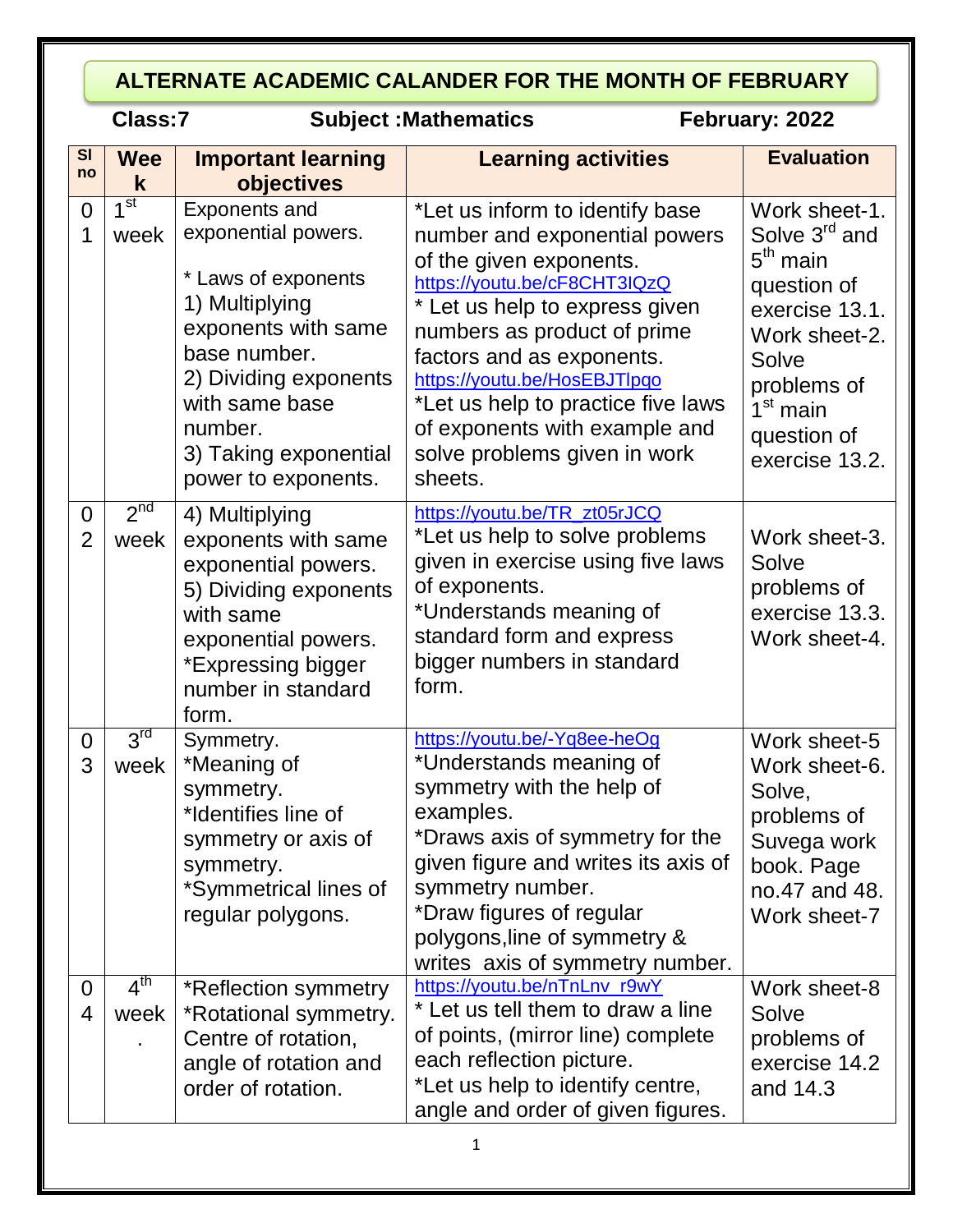**Class:7 EXPONENTS Month: February**

 **Work sheet-**

**1. Identify base number and exponential power of the following exponents:**

| <b>Exponents</b> | <b>Base number</b> | <b>Exponential power</b> |
|------------------|--------------------|--------------------------|
| 94               |                    |                          |
|                  |                    |                          |
| $\overline{2^5}$ |                    |                          |
| $(4.5)^7$        |                    |                          |

#### **2. Express the following in the form of exponential powers.**

| <b>Expanded form</b> | <b>Exponential form</b> |
|----------------------|-------------------------|
| 6x6x6x6              |                         |
| pxpxp                |                         |
| 2x2xaxa              |                         |
| Axaxaxcxcxcxb        |                         |

### **3. Express the following in the form of exponents.**

| 1) 576  | 2)484  |
|---------|--------|
| 13) 729 | 4) 625 |
|         |        |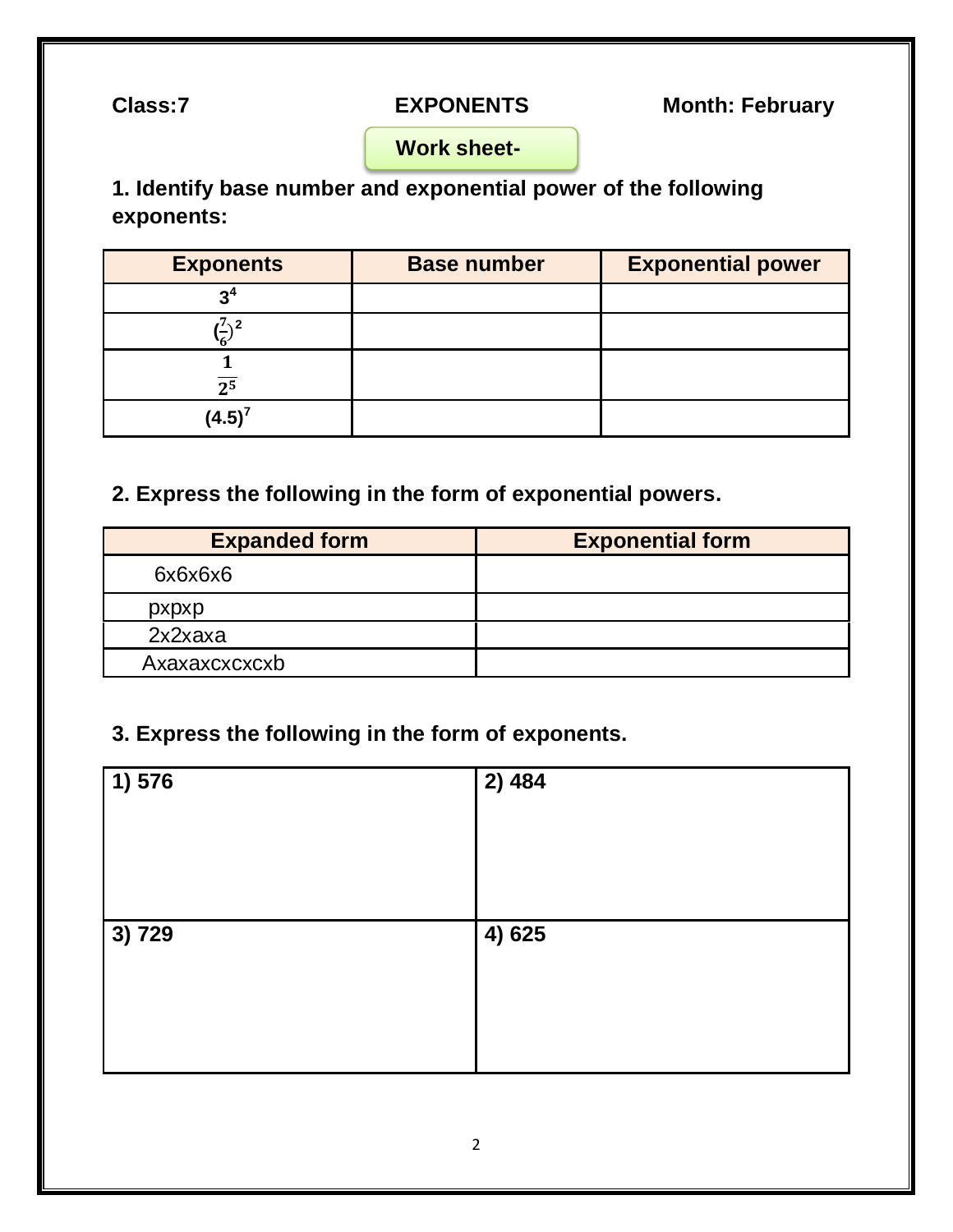Class:7 **EXPONENTS** Month: February

### **Work sheet-2**

**1. Simplify the following exponents using a m a n = a m+n** 

**Example:**  $2^3 \times 2^4 = 2^{3+4} = 2^5$ 

| 1) $3^3 \times 3^7$    | $(2)$ $5^4 \times 5^3$       |
|------------------------|------------------------------|
|                        |                              |
| 3) $7^{10} \times 7^4$ | 4) $2^4 \times 2^5 \times 2$ |
|                        |                              |

2. Simplify the following exponents using  $a^m \div a^n = a^{m-n}$ 

**Example:**  $2^4 \div 2^2 = 2^{4\text{-}2} = 2^2$ 

| $1) 3^8 \div 3^7$                      | $(2) 5^7 \div 5^2$   |
|----------------------------------------|----------------------|
|                                        |                      |
| $(3)$ 2 <sup>10</sup> ÷ 2 <sup>4</sup> | $(4) 7^4 \times 7^6$ |
|                                        |                      |

**3. Simplify the following exponents using (a<sup>m</sup> ) n = a m n**

 $\mathbf{Example: (2^4)^8} = 2^{4 \times 8} = 2^{32}$ 

| 1) (3 <sup>8</sup> ) <sup>5</sup> | $(2)$ $(5^7)^4$ |
|-----------------------------------|-----------------|
|                                   |                 |
|                                   |                 |
| $(3) (2^{10})^7$                  | 4) $(7^7)^6$    |
|                                   |                 |
|                                   |                 |
|                                   |                 |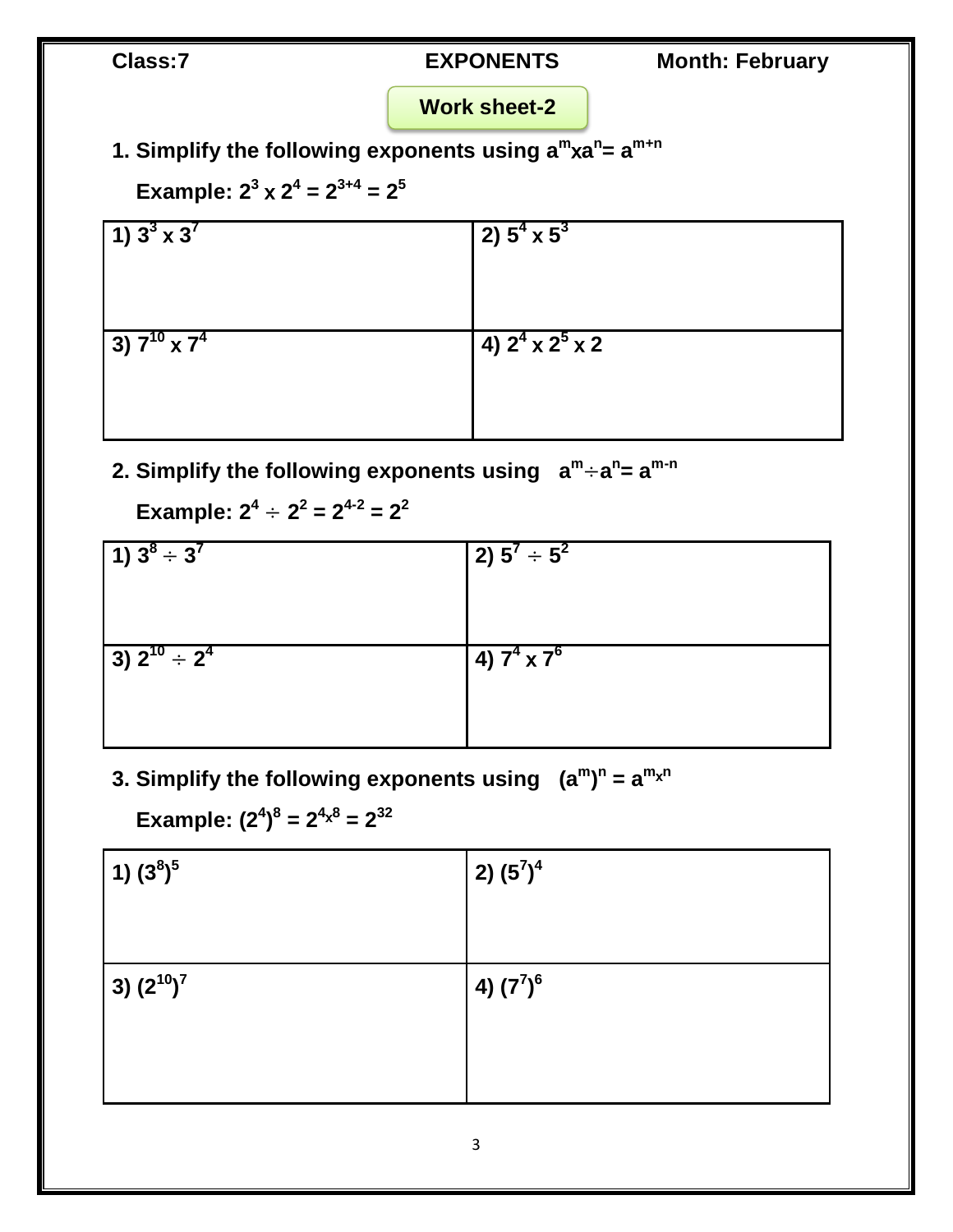#### **Work sheet-3**

1. Simplify the following exponents using  $(axb)^m = a^m \times b^m$  $\textsf{Example: } (2 \times 5)^8 = 2^8 \cdot 5^8$ 

| $(1)(3 \times 8)^{5}$ | $(2)$ $(5 \times 9)^4$ |
|-----------------------|------------------------|
|                       |                        |
| $(3)(3\times2)^{7}$   | $(4) (7 \times 5)^6$   |
|                       |                        |

2. Simplify the following exponents using  $(a \div b)^m = a^m \div b^m$  $\textsf{Example: (2 ÷ 5)}^8 = 2^8 \div 5^8$ 

| $(1)(3 \div 8)^5$   | $(2)$ $(5 \div 9)^4$ |
|---------------------|----------------------|
| $(3)(3 \div 2)^{7}$ | $(4)(7 \div 5)^6$    |

**3) Express the following numbers as exponents and simplify using suitable laws of exponents.**

| 2) $(\frac{12}{5})^6$ X $(\frac{125}{81})^3$ |
|----------------------------------------------|
|                                              |
| 4) $\frac{3^8}{3^7 \times 3^3}$              |
|                                              |
| 6) $125^4 \div 5^2$                          |
|                                              |
|                                              |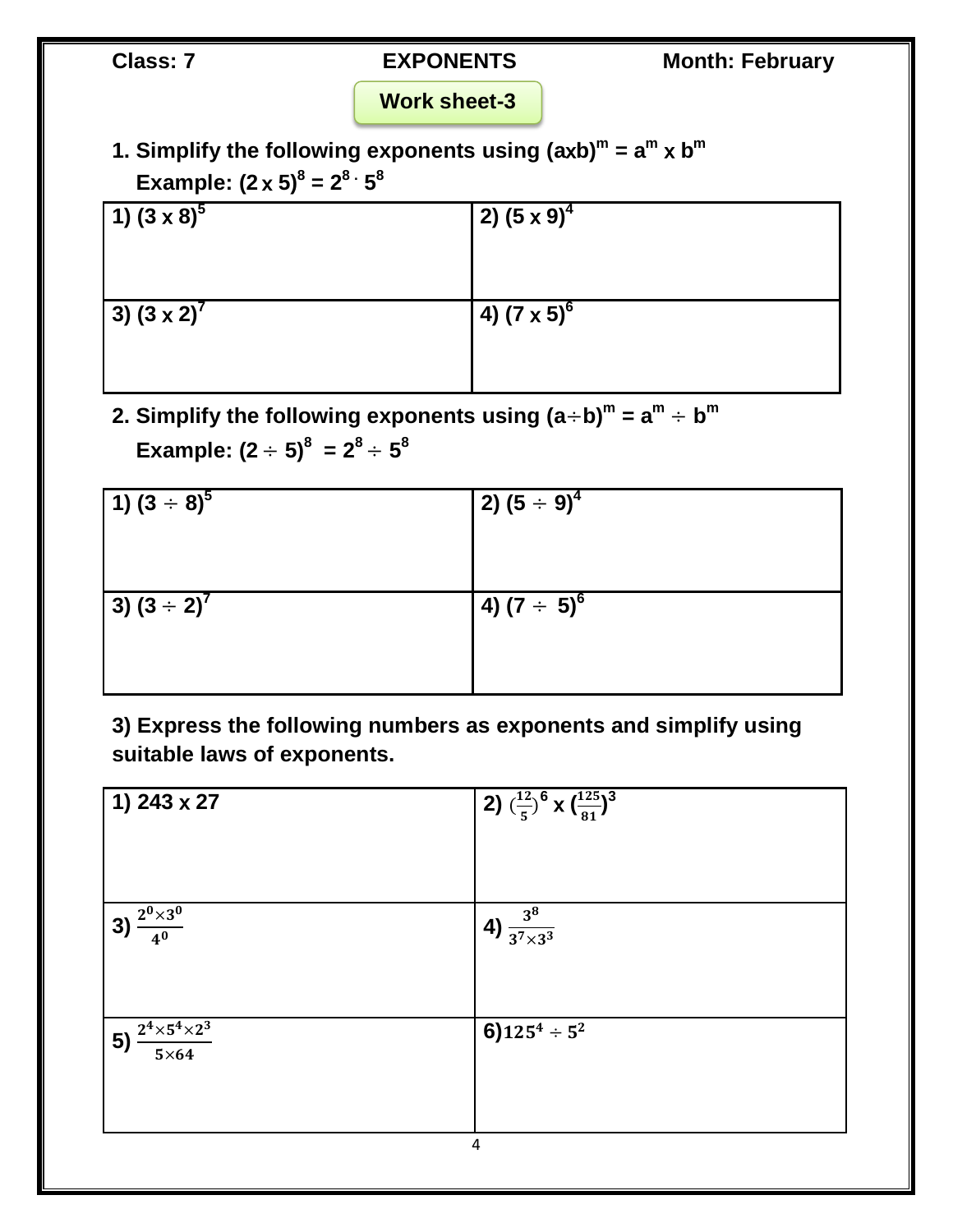**Class:7 Exponents Month: February 1) Write scientific notation standard form of following statements.** a) The speed of light is 3 lakh kilometers per second. b) One light year is 9,460,700,000,000 km c) The distance between sun and moon is 384400 km d) Diameter of sun is 1391400 km **2) Write expanded form of the following numbers.** 1) 279404 2) 3006194 3) 2806196 4) 120719 **Work sheet-4**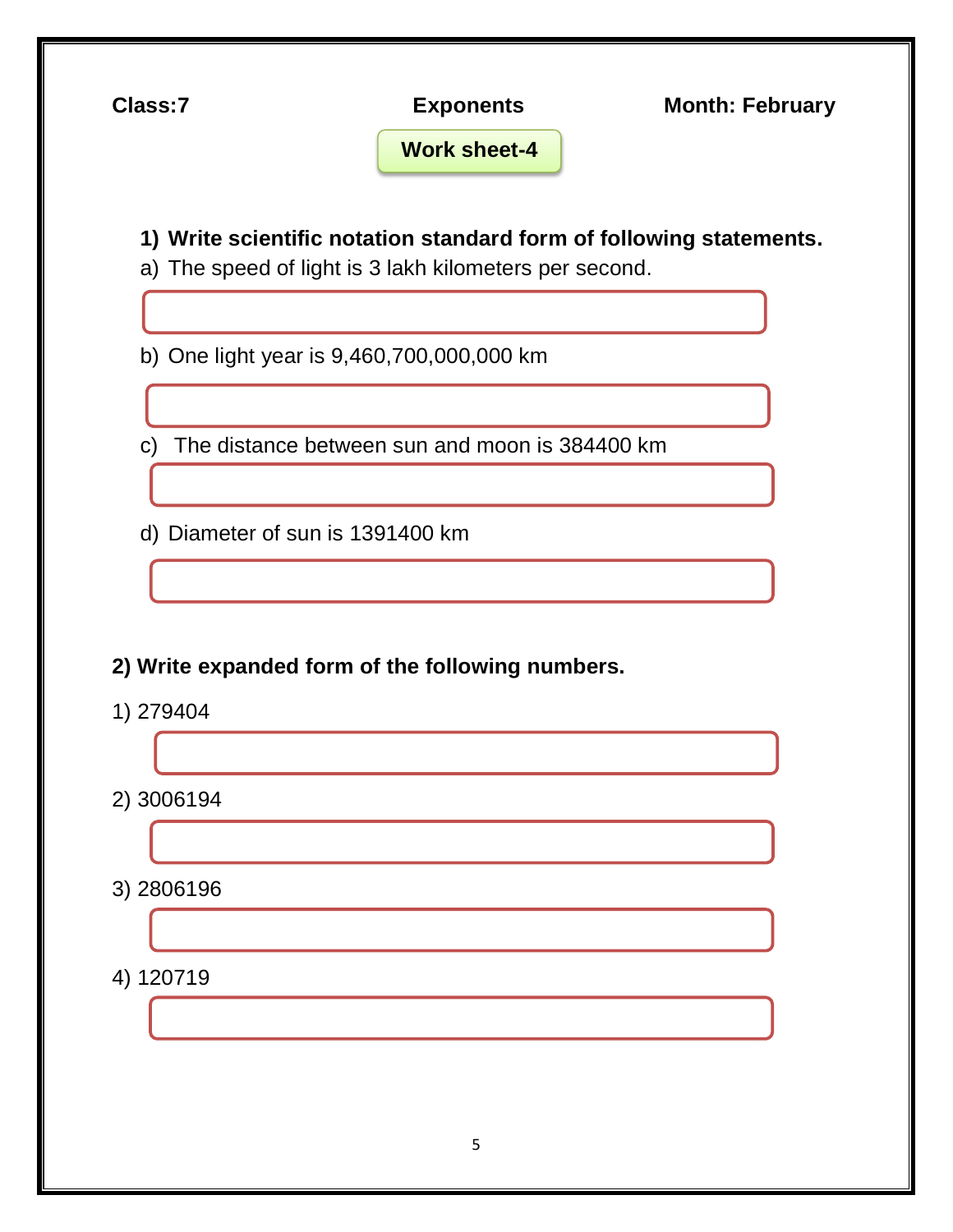**Class: 7 SYMMETRY** Month: February

Work sheet-5

# **Through the mirror line symmetry, trace and complete each figure.**

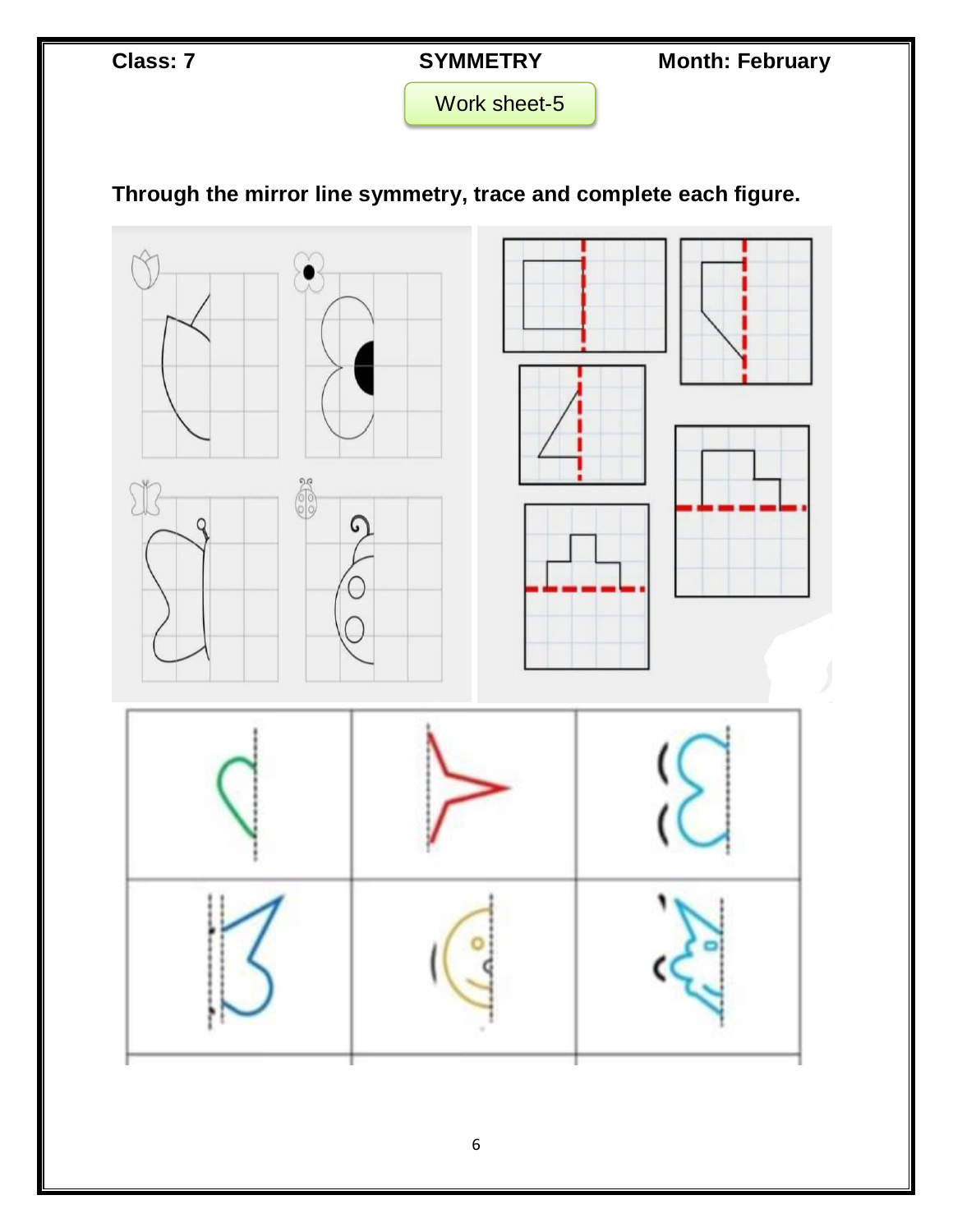Class:7 **SYMMETRY** Month: February

Work sheet-6

**Write regular polygons figures. Draw and identify number of lines of symmetry.**

| <b>Name of figure</b>   | <b>Figures</b> | <b>Number of lines of</b><br>symmetry |
|-------------------------|----------------|---------------------------------------|
| 1) Equilateral triangle |                |                                       |
| $\overline{2}$ ) Square |                |                                       |
| 3) Regular pentagon     |                |                                       |
| 4) Regular hexagon      |                |                                       |
| 5) Regular octagon      |                |                                       |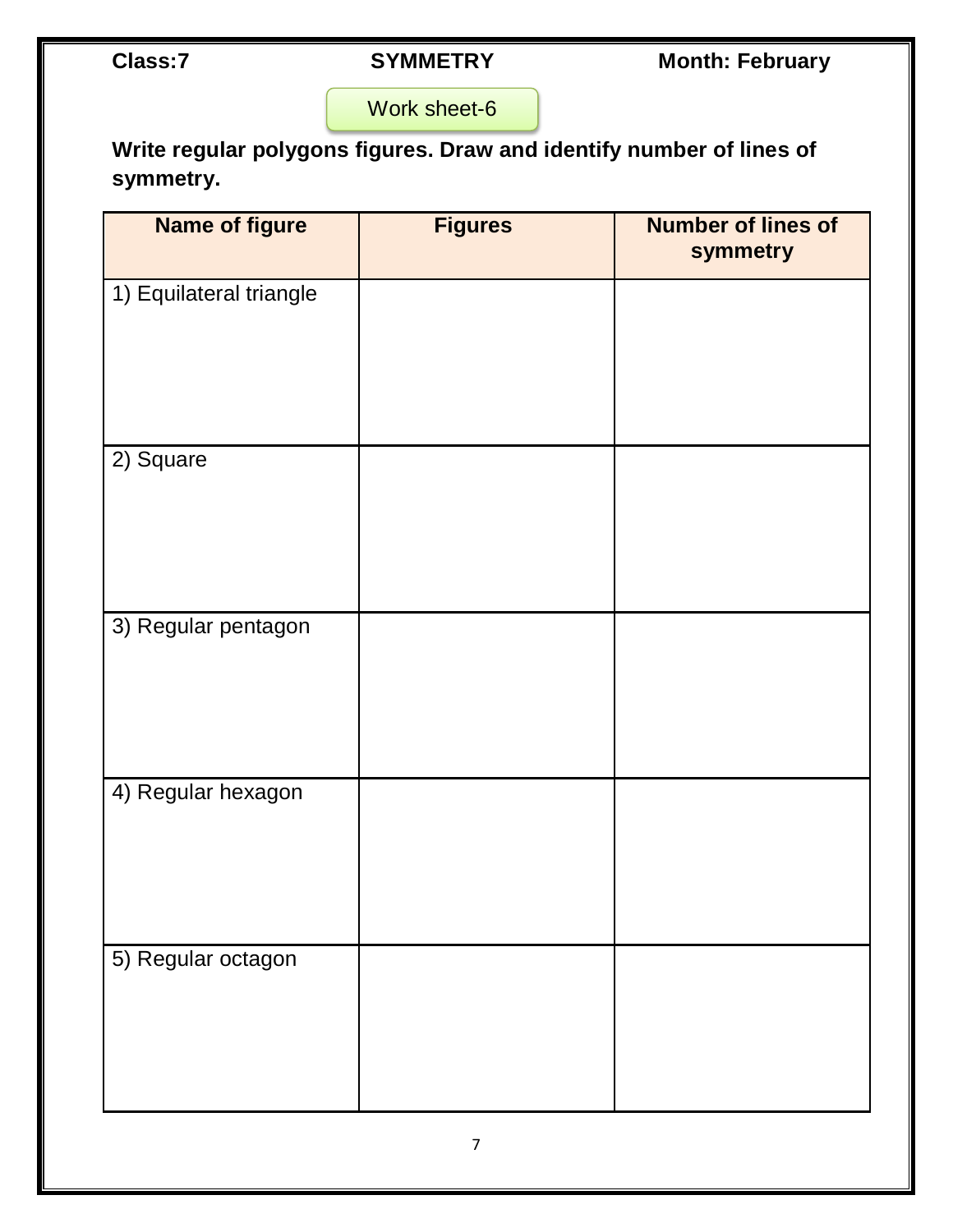Class:7 **SYMMETRY** Month: February

Work sheet-7

**Trace each figure along with holes and find out axis of symmetry.**

| <b>Figure</b> | <b>Axis of symmetry</b> |
|---------------|-------------------------|
|               |                         |
|               |                         |
|               |                         |
|               |                         |
| Ŀ.<br>I,      |                         |